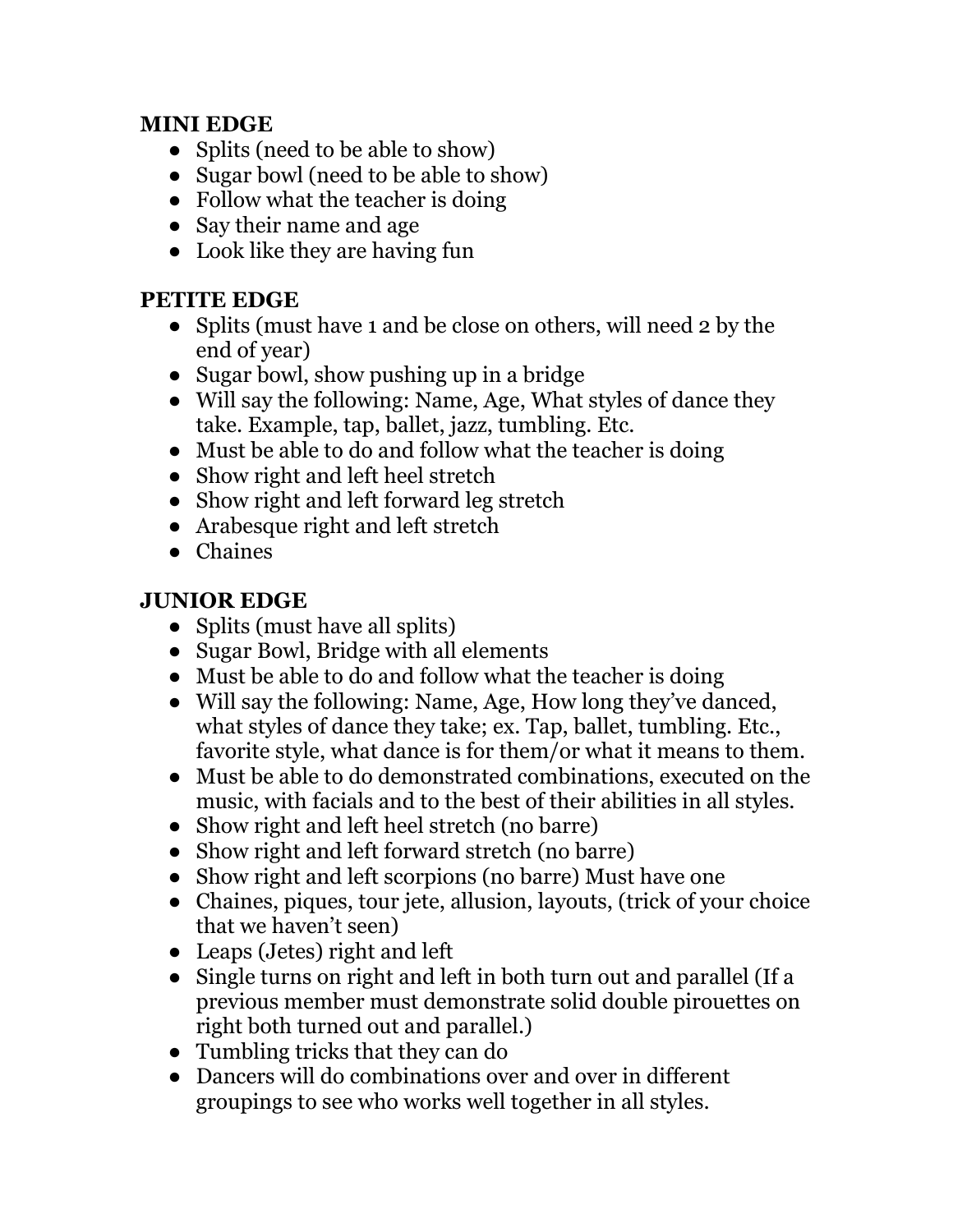- Looking for dancers who execute sharp, show feeling when they dance and have a passion
- Must prepare a 15 to 30 second solo of any style with music to be performed, so we get to know who you are as a dancer.

#### **TEEN EDGE**

- Splits (must have all splits)
- Sugar Bowl, Bridge with all elements
- Must be able to do and follow what the teacher is doing
- Will say the following: Name, Age, How long they've danced, what styles of dance they take: example, tap, ballet, jazz, tumbling. Etc., favorite style, what dance is for them/or what it means to them.
- Must be able to do demonstrated combinations, executed on the music, with facials and to the best of their abilities in all styles.
- Show right and left heel stretch (no barre)
- Show right and left forward stretch (no barre)
- Show right and left scorpions (no barre) Must have one
- Develope Right and Left, penche right and left
- Chaines, piques, allusions, layouts, kip, trick of your choice we haven't seen, all tumbling dancer is capable of showing.
- Leaps (Jetes) right and left, Russian/Center/Side Leap right and left, Scissor leap right and left, barrel right and left, back leap right and left
- Double pirouettes on right and left in both turn out and parallel (If a previous member must demonstrate solid triple pirouettes on right both turned out and parallel.)
- Dancers will do combinations over and over in different groupings to see who works well together in all styles.
- Looking for dancers who execute sharp, show feeling when they dance and have a passion
- There will be a surprise element added during auditions
- Must prepare a 15 to 30 second solo of any style with music to be performed, so we get to know who you are as a dancer.

## **SENIOR EDGE**

- ALL 3 SPLITS + over splits with correct body placement
- Sugar Bowl, Bridge with all elements